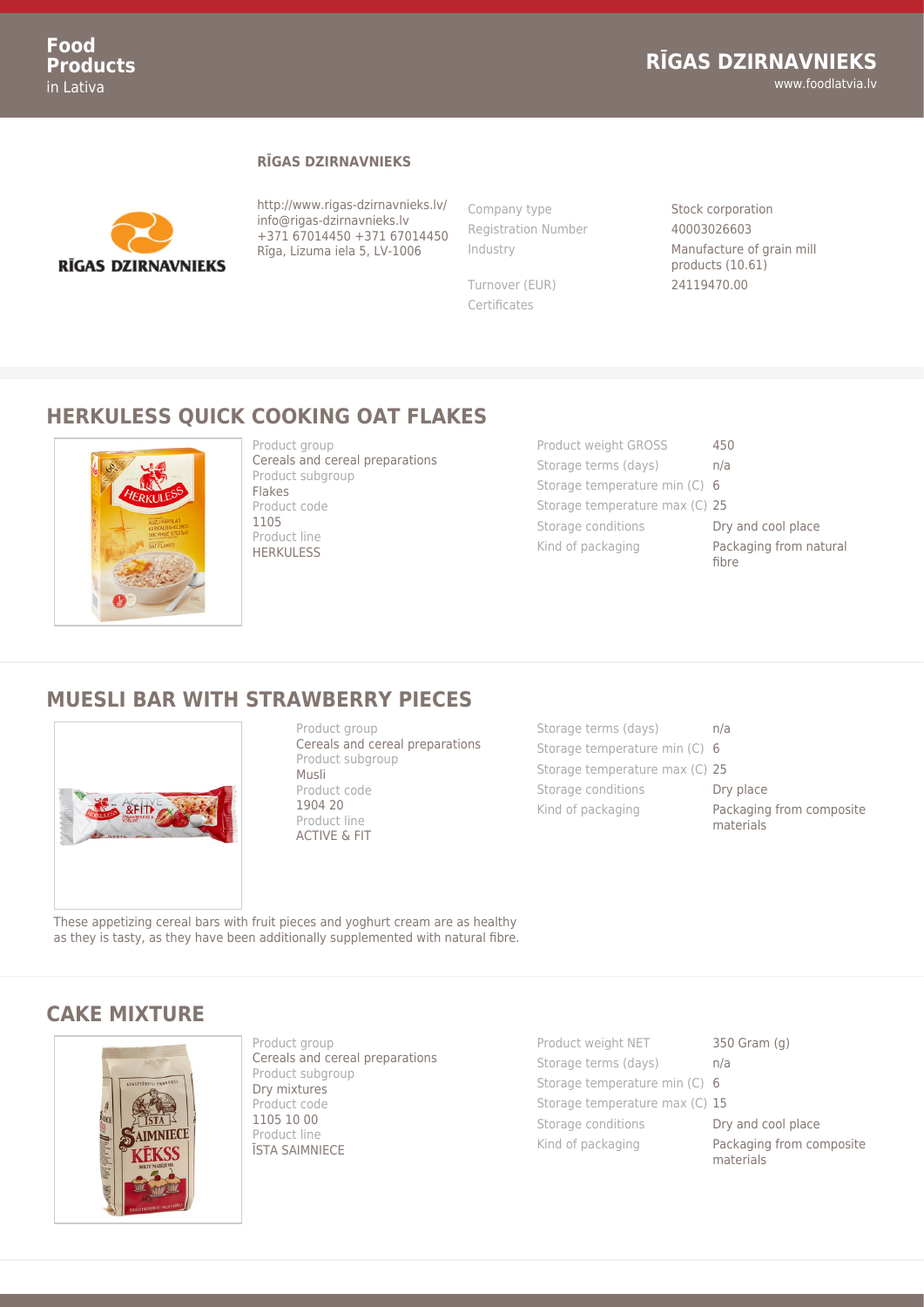#### **HERKULESS INSTANT PORRIDGE**



Product group Cereals and cereal preparations Product subgroup Musli Product code 1901 Product line **HERKULESS** 

| Storage terms (days)           | n/a                |
|--------------------------------|--------------------|
| Storage temperature min (C) 0  |                    |
| Storage temperature max (C) 25 |                    |
| Storage conditions             | Dry and cool place |
| Kind of packaging              | n/a                |

Cereal meals have an ancient history but thanks to Herkuless they are also advanced and progressive. To make instant porridge even more appealing to consumers we offer it in a convenient cup.

## **ACTIVE & FIT WHOLE GRAIN MUESLI WITH FRUIT**



Product group Cereals and cereal preparations Product subgroup Musli Product code 1904 Product line ACTIVE & FIT

| Product weight NET             | 350                                   |
|--------------------------------|---------------------------------------|
| Storage terms (days)           | n/a                                   |
| Storage temperature min (C) 6  |                                       |
| Storage temperature max (C) 25 |                                       |
| Storage conditions             | Dry place                             |
| Kind of packaging              | Packaging from composite<br>materials |

Active & Fit mueslis are based on oat flakes, as oats are not only a classic, but also an especially valuable muesli grain. Either for breakfast or as delicious snack in between meals.

#### **HERCOGS WHEAT FLOUR**



Product group Cereals and cereal preparations Product subgroup Flour, Wheat Product code 1101 00 Product line **HERCOGS** 

Product weight NET 1 Storage terms (days) 365 Storage temperature min (C) 0 Storage temperature max (C) 25 Storage conditions **Dry and cool place** Kind of packaging **Glass packaging** 

Hercogs wheat flour is manufactured out of specially selected sorts of grain and has excellent baking qualities especially suitable for making various confectionery items (pies, cakes, etc.)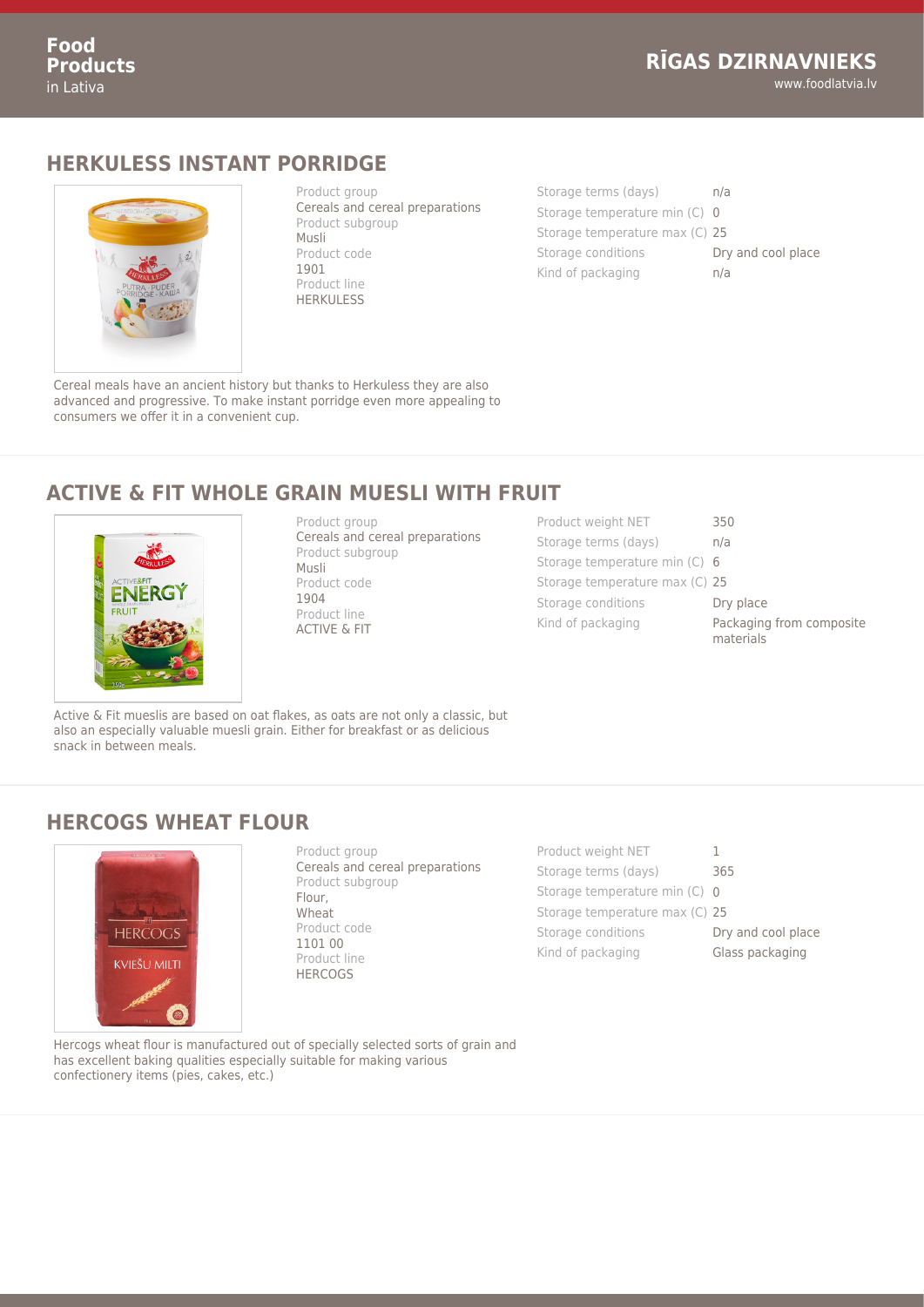www.foodlatvia.lv

# **HERCOGS DESSERT CAKE**



Product group Cereals and cereal preparations Product subgroup Dry mixtures Product code 1105 Product line **HERCOGS** 

Product weight GROSS 400 Gram (g) Storage terms (days) an/a Storage temperature min (C) 6 Storage temperature max (C) 25 Storage conditions **Dry and cool place** Kind of packaging **Packaging from natural** fibre

Hercogs cake flour mixes are made of high-quality raw materials and free from artificial additives. Mixes are fast and easy to prepare by adding vegetable oil and water.

#### **PANCAKES MIXTURE**



Product group Cereals and cereal preparations Product subgroup Dry mixtures Product code 1105 Product line ĪSTA SAIMNIECE

- Product weight NET 350 Gram (g) Storage terms (days) an/a Storage temperature min (C) 6 Storage temperature max (C) 15 Storage conditions **Dry and cool place** Kind of packaging **Packaging from composite** 
	-
	-
	- - - materials

## **SPIRAL PASTA**



Whole wheat pasta.

Product group Cereals and cereal preparations Product subgroup Pasta Product code 1902 Product line ĪSTA SAIMNIECE

Product weight NET 500 Gram (g) Storage terms (days) h/a Storage temperature min (C) 6 Storage temperature max (C) 10 Storage conditions **Dry and cool place** Kind of packaging **Packaging from composite** 

materials